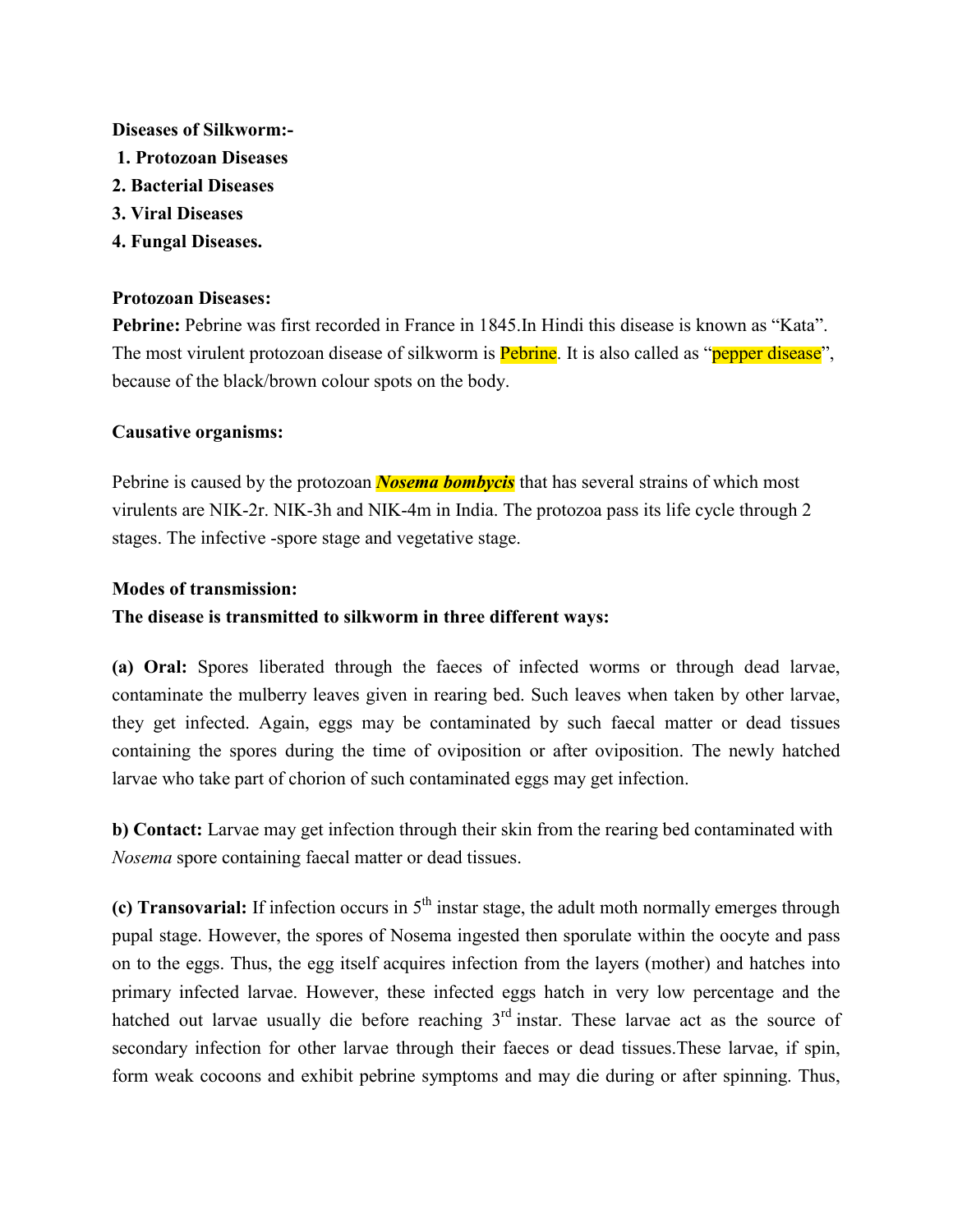they serve as source of tertiary infection to other  $5<sup>th</sup>$  instar larvae which may spin and may even live up to the adult stage.

### **Symptoms:**

**Egg:** Infected eggs do not show firm attachment with the egg card due to improper deposition of [glue. These eggs are pale yellow in colour an](https://www.notesonzoology.com/wp-content/uploads/2016/07/clip_image033_thumb2-1.jpg)d may fail to hatch.

**Larvae**: Primary infected larvae usually die before exhibiting any typical symptoms. Larvae having secondary or tertiary infections may show- different symptoms like loss of appetite, 'unequals' appearance due to slow and irregular growth; clean worm symptom that arises due to irregular and incomplete moulting, black pepper-like spots on the body (Fig. 3.36), irregular brown patches due to dead hypodermal cells, spitting and wasting silk instead of spinning the cocoon, etc. Infected larvae also pass soft faeces and often die after spinning without pupating.

**Pupa:**Live infected pupa if present inside the cocoon, may show black, swollen body with black spots on sides of abdomen.

### **Adult moth:**

Pebrine infected adult moths show black spot on abdomen, deformed antennae, unstretched, and discoloured wings. Females usually lay eggs in irregular, loose heaps. Scales fall off easily from the body of pebrine infected moths.



# **Detection of pebrine:**

Pebrine at any stage of silkworm life cycle can be detected by observing the above mentioned symptoms. Besides, microscopic observation of homogenate / fluid from dead tissues, faecal pellets can indicate the presence of infective spores of Nosema. Again, by advanced immune enzymatic methods, presence of pebrine spores can be detected quickly.

# **Control measures:**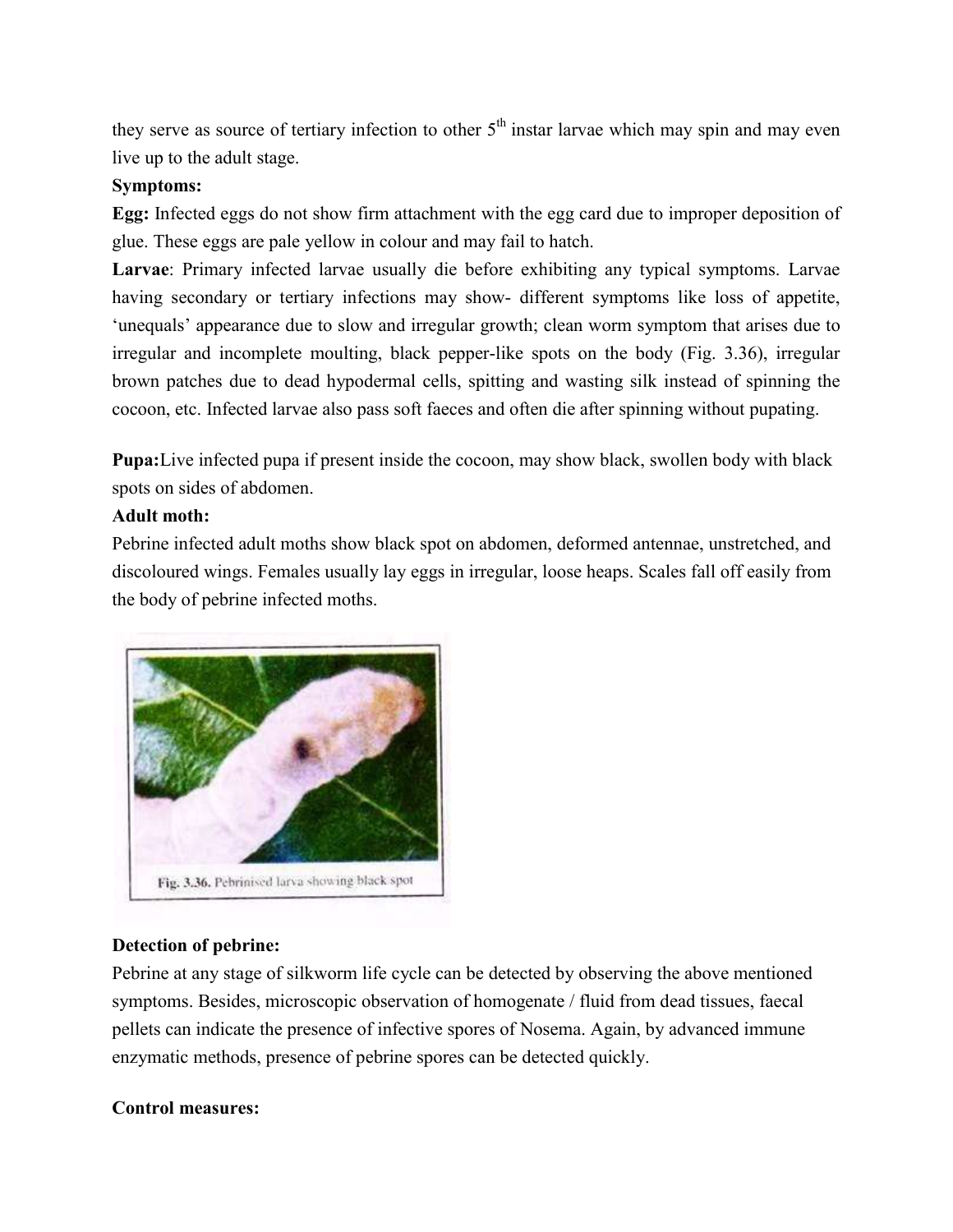(i) In grainages only disease- free layings will be allowed for rearing.

(ii) Diseased larvae if detected in rearing tray/bed should immediately be removed and burnt. All rearing appliances including the rearing room then should be disinfected with 4-5% formalin solution or by spreading bleaching powder,

(iii) Adult moths showing symptoms of pebrine should not be undertaken for any sericultural processes.

(iv)For disinfection of rearing accessories, other agents like Benomyl. Bavistin, Bengard, etc. can be used instead of routine formalin/bleaching powder.

(v) Rearing of disease resistant races of Bombyx, e.g., Nistari can be considered as an important preventive measure against pebrine.

Quick Recap ( Go through after the end of this chapter).

### **Diseases of Silkworm:**

A variety of diseases are associated with the larvae of a silk moth. These enemies not only kill the larvae but spoil the forthcoming generation also.

#### **Some of them are protozoans, viral and few are fungal:**

#### **1. Pebrine- Protozoan**

Is caused by protozoan and sweeps out the entire industry the larvae become pale yellow, reduce in size and finally reduces the yield.

# **2. Grasserie:-Viral**

Makes the skin of larvae rough and blisters appear over it. The saliva becomes thick and yield is minimized.

#### **3. Flacherie:-Bacterial**

Caused due to indigestion ,so the worm become thin, inactive and regenerates occasionally.

# **4. Muscardine:- Fungi**

Mortality occurs due to heavy rain and unhygienic conditions in rainy season. The worms die soon after this disease. This is due to fungi.